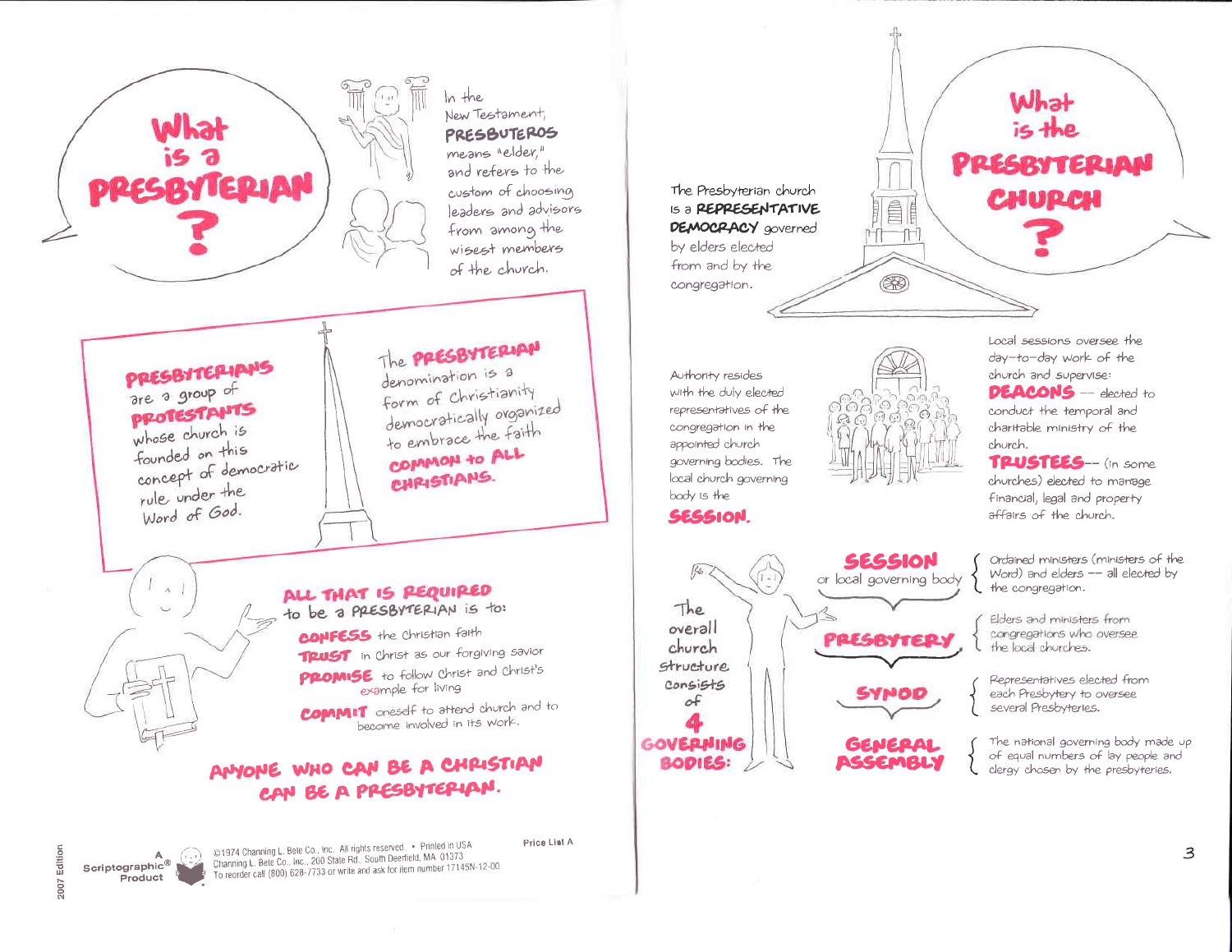

# EAPLY CHRISTIAN

The Presbyterian church, like all Christian churches, traces its roots back to the early church in Jerusalem. Modern Presbyterianism is considered by many to be a rebirth of the early church of the New Testament.



# MARTIN LUTHER

The Protestant Reformation moved forward in 1517 when Martin Luther nailed his 95 Theses to a church door in Wittenberg, Germany. Luther fought against the pretensions of authority by the Pope and called for direct authority from God.



# JOHN CALVIN

John Calvin, called the father of Presbyterianism, converted to Protestantism in 1533 He interpreted the Bible as the revelation of God, emphasizing theology, worship, education, thrift, ethical behavior and representative government for his followers. From his home city, Geneva, Calvin's ideas spread throughout Europe



# **O JOHN KHOY**

The Scottish Protestant, John Knox, fled oersecution in his homeland and studied with Calvin in Geneva. He returned in 1559 and established Presbyterianism in Scotland.



# O WESTMINSTER

In England the "Westminster Assembly" of 151 Presbyterians worked steadily between 1643 and 1649 to write the doctrinal guides which Presbyterians now recognize as some of their basic texts.



# **@ AMERICAN**<br>REVOLUTION

Presbyterians escaped persecution in Europe and settled in America. Presbyterianism was so prevalent in America that some British called the American Revolution the "Presbyterian Revolt." At least 14 signers of the Declaration of Independence were Presbyterians (including clergyman John Witherspoon).



# SSBYTERIANISM IN THE U.S.

The first presbytery in America was established in Philadelphia in 1706 During the 1800s, disagreement over slavery and Evangelism broke the church into northern and southern branches The two branches reunited in 1983 to form the Presbvterian Church (USA)

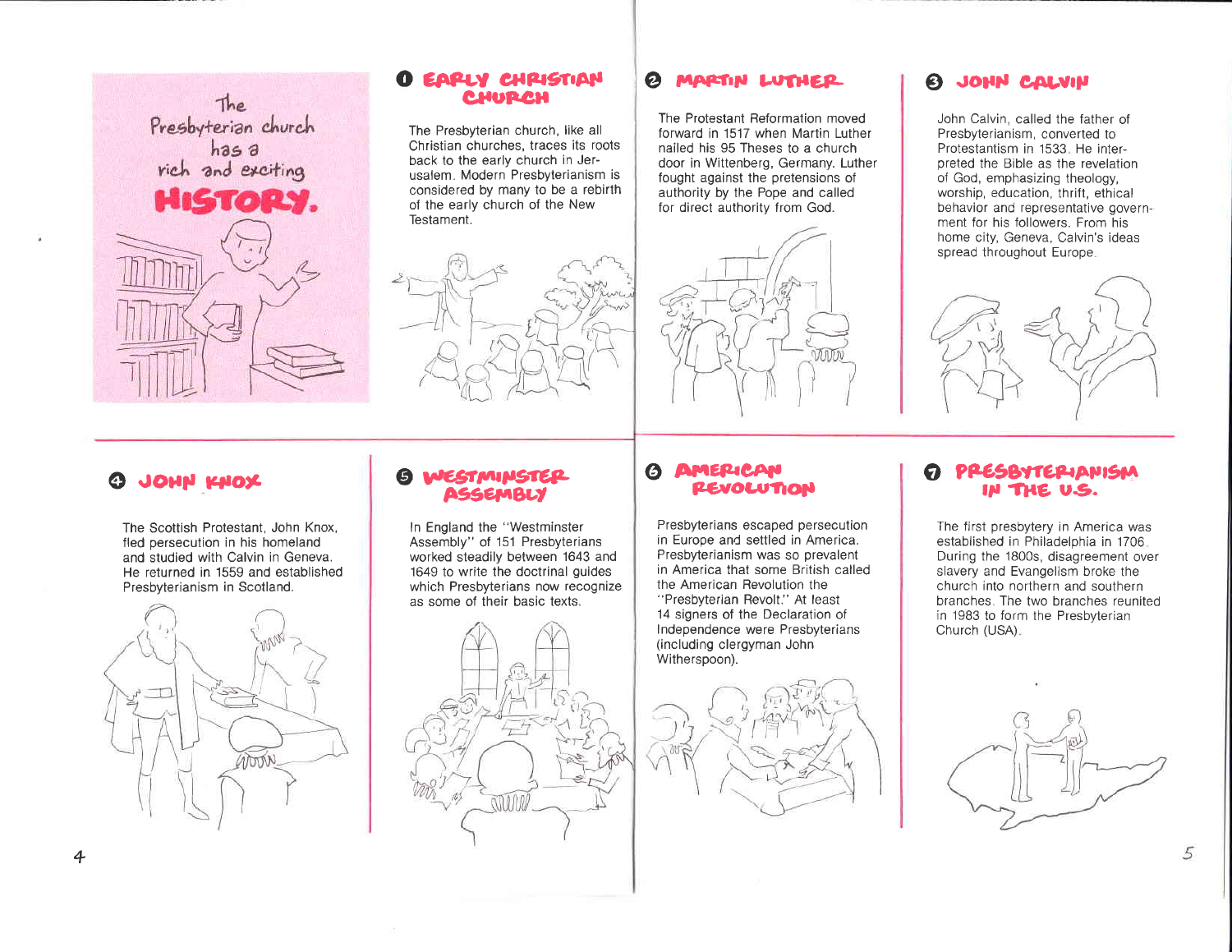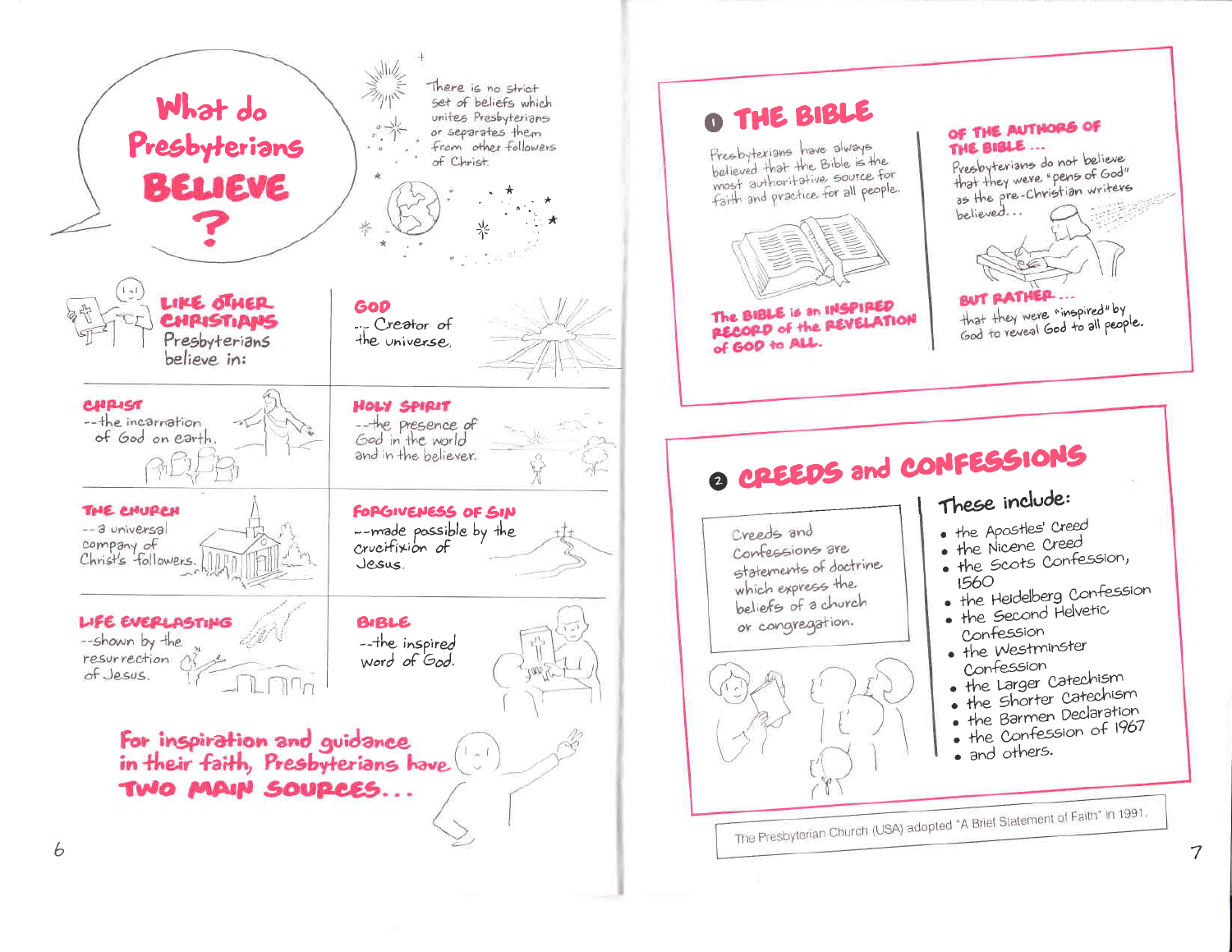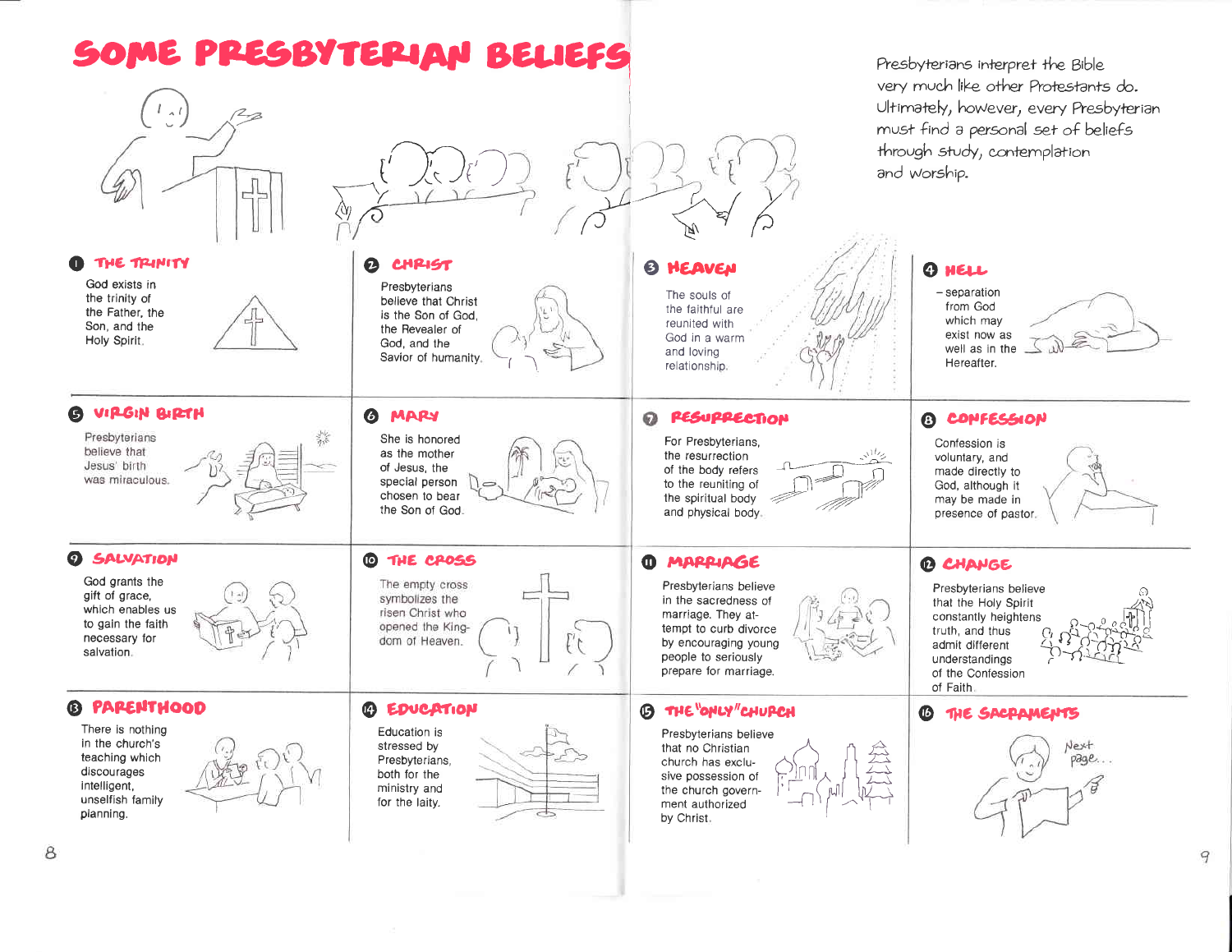Presbyterians recognize TWO SACPAMENTS -- as described in the **BIBLE**.

# **BAPTISM**

This Sacrament unites us with Jesus Christ and makes us members of God's family, the Church.

# For Presbyterians, Baptism:

 $\cdot$  is an initiation into the church community,

 $1 - 1$ 

- as ordered by Christ.
- · is a public confession, not a private one -- it's a statement of faith made in the presence of others.
- · does not guarantee access to heaven --
- unbaptized people are not denied salvation.
- · can be performed in another church --
- there is no need to be rebaptized in a Presbyterian church.

# COMMUNION

 $-$ -also called THE LOPO'S SUPPER. HOLY COMMUNION, OR THE EUCHARIST --

> is a time to renew faith and strengthen participants for the duties and privileges of Christian service.  $\widetilde{\mathbb{Q}\boxtimes\mathbb{Q}}\mathbb{Q}$



represent the sacrificial body and blood of Christ and recall the last meal shared with the Apostles. Together they symbolize the New Covenant between God and all people.

 $\frac{1}{2}$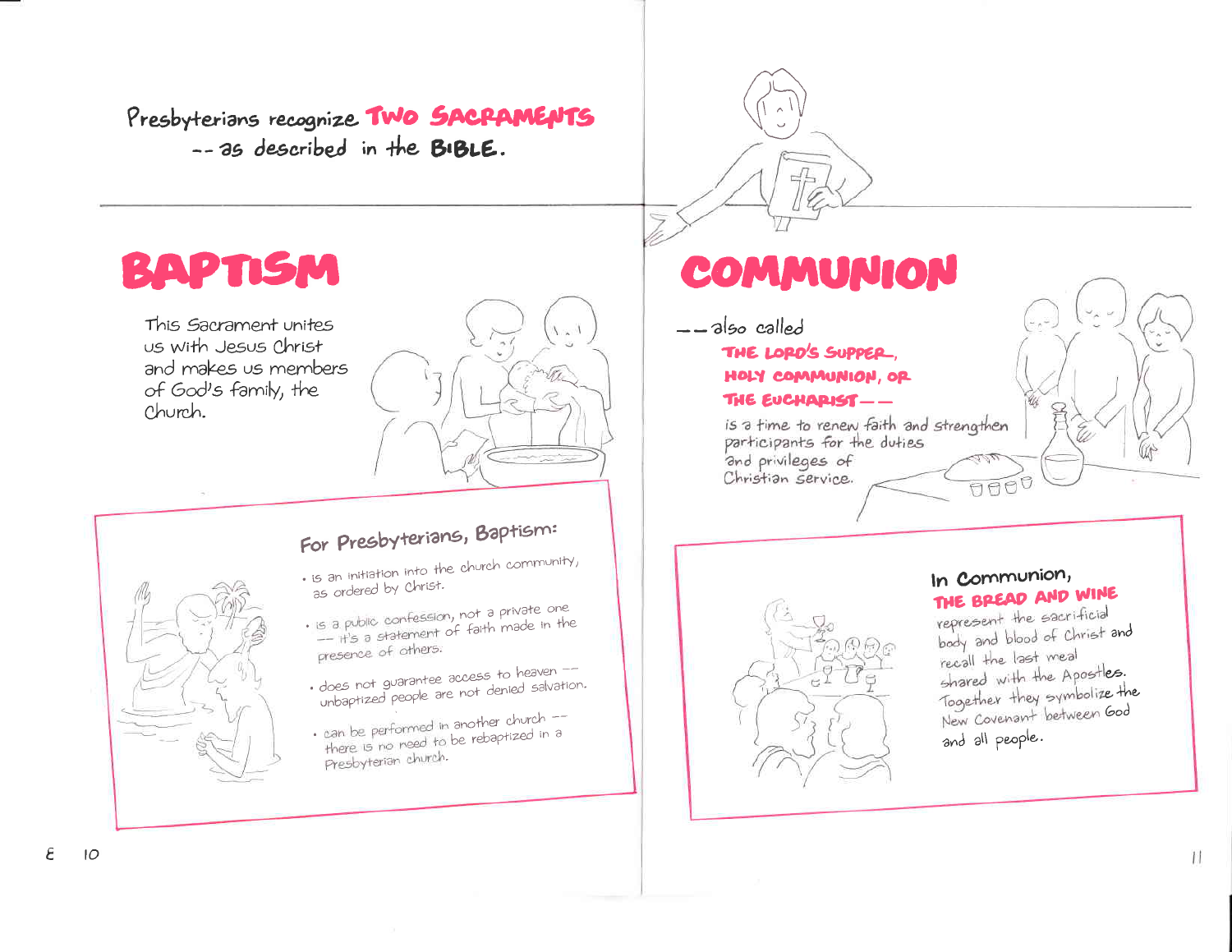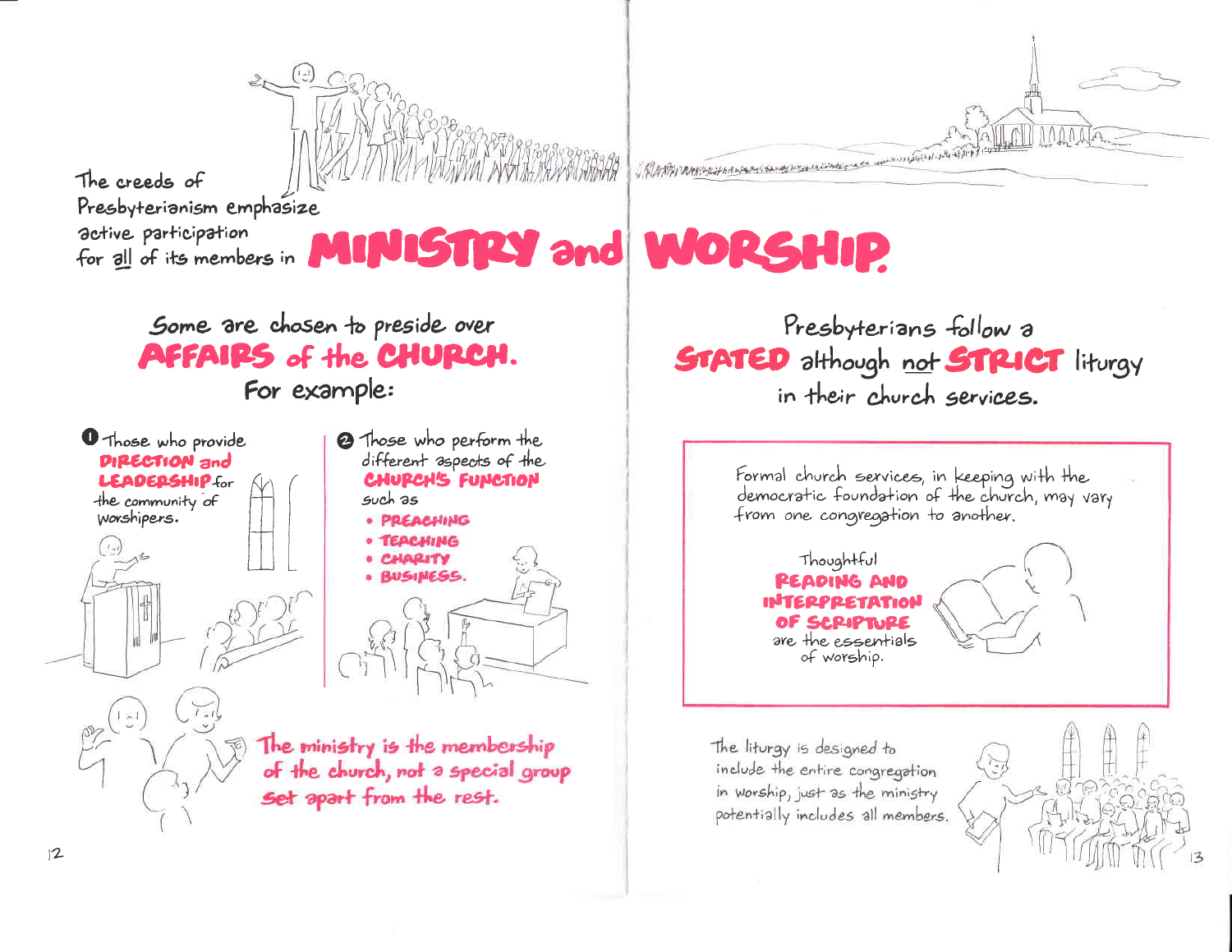

### MAINTAINING CHPISTIAN HABITS

such as regular church attendance, Bible reading, prayer, and participation in church activities and services.

### SETTING A WORTHY EXAMPLE

for the world, as a person who strives to be more worthy of Christ.

# GIVING PEGULARLY

of the time, money, and abilities given to one by God.

### BECOMING INFORMED

about Christian work around the world, and supporting this work.